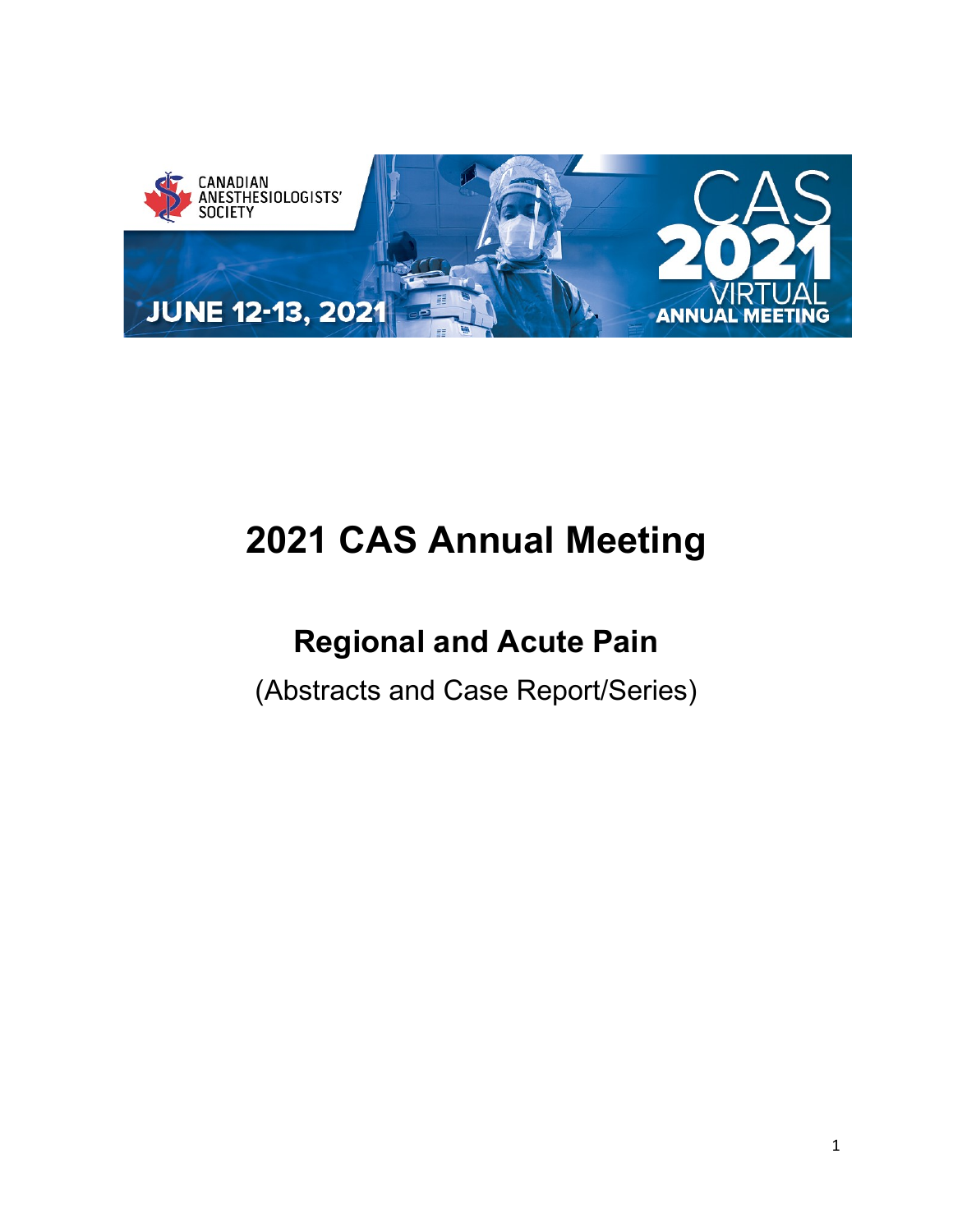### **Contents**

| A Cohort Study on The Impact of the Covid-19 Pandemic on Surgical Practice for<br>Breast Cancer Surgery: One More Step Towards Regional Anesthesia | 3  |
|----------------------------------------------------------------------------------------------------------------------------------------------------|----|
| A Survey Assessing the Need for Spinal Chloroprocaine to Provide Subarachnoid                                                                      | 5  |
| Assessing the Effectiveness of Thoracic Epidurals for Post-Operative Pain Control. A                                                               | 7  |
| Assessment of Hemi-diaphragm Dysfunction after Upper Extremity Nerve Blocks Using                                                                  | 8  |
| Association of Anesthesia Technique with Graft Patency Rates After Open Lower Limb                                                                 | 10 |
| Erector Spinae Plane Block When Neuraxial Analgesia is Contraindicated by Clotting                                                                 | 12 |
| Postoperative Neurologic Symptoms in the Operative Arm After Shoulder Surgery with                                                                 | 14 |
| Video Conferencing as a Tool for Improving Access to Regional Anesthesia in a                                                                      | 16 |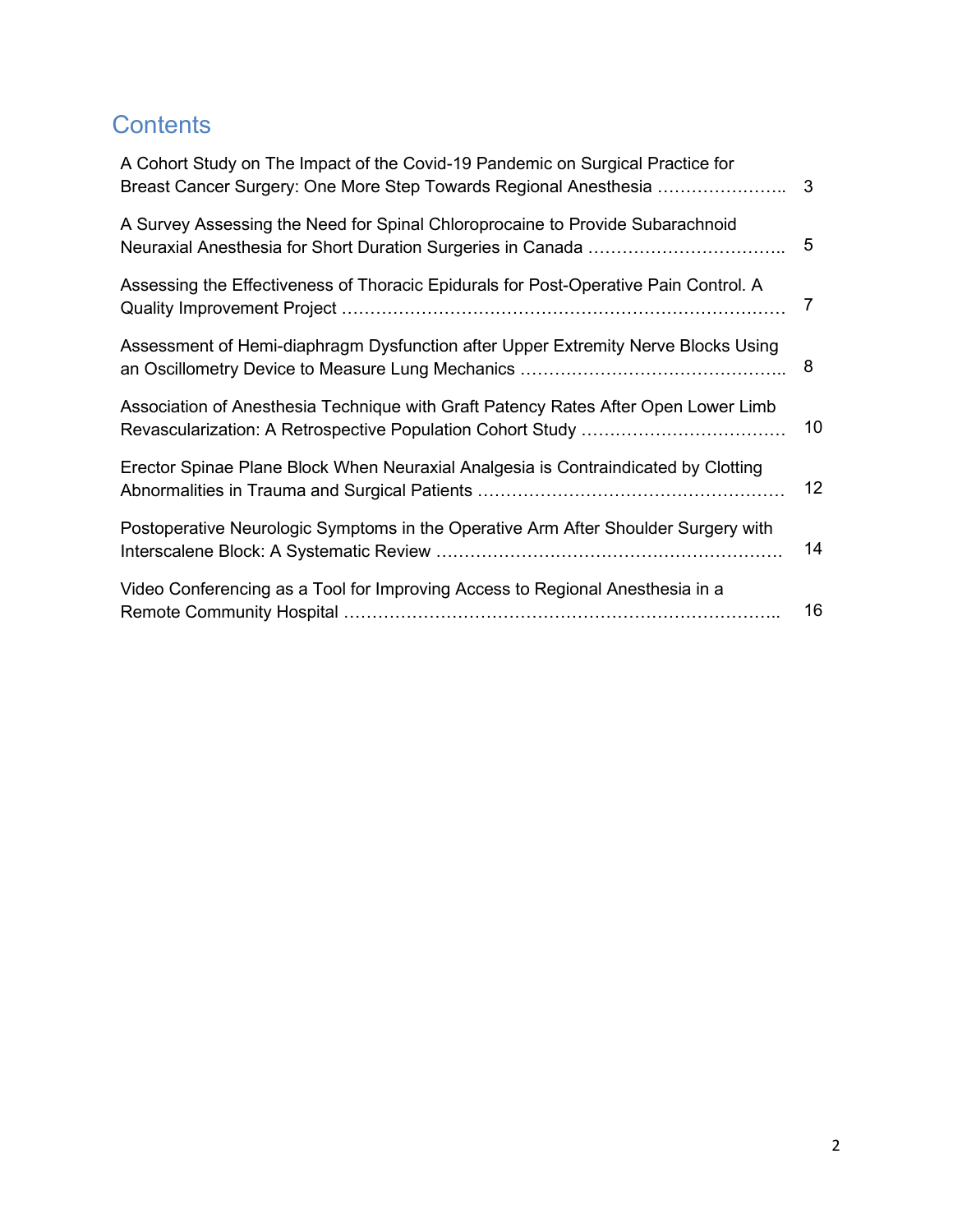#### <span id="page-2-0"></span>**A Cohort Study on The Impact of the Covid-19 Pandemic on Surgical Practice for Breast Cancer Surgery: One More Step Towards Regional Anesthesia**

Maxim Soucy-Proulx<sup>1,2</sup>, Ariane Clairoux<sup>1,2</sup>, Rami Issa<sup>1,2</sup>, Annik Fortier<sup>3</sup>, Philippe Richebé<sup>1,2</sup>

1 Department of Anesthesiology and Pain Medicine, University of Montreal, Maisonneuve-Rosemont Hospital, CEMTL, Montréal, Quebec, Canada.

2 Department of Anesthesiology and Pain Medicine, University of Montreal, Montreal, Quebec, Canada.

3 Montreal health Innovations Coordinating Center (MHICC), Department of Statistics, Montreal, Quebec, Canada.

**Background:** The Covid-19 pandemic has dramatically increased the oncologic surgery delays. It is now recommended to avoid general anesthesia and promote regional anesthesia whenever possible. This retrospective observational cohort study evaluates whether performing oncologic breast surgery under paravertebral blocks as sole anesthetic technique would improve the time to discharge from the Ambulatory Surgery Unit as well as reduce the incidence of postoperative nausea and vomiting (PONV) and the need for postoperative analgesia.

**Methods**: Institutional ethics review board approval was obtained to retrospectively review the files of 106 consecutive patients who underwent an oncologic breast surgery between March and June 2020 (intra-pandemic group) and of 104 consecutive patients moving backwards from February 2020 to December 2019 (pre-pandemic group). The primary outcome was the time from the end of surgery to discharge from hospital. The secondary outcomes included the incidence of PONV, the need for postoperative analgesia and the duration in postanesthesia care unit (PACU).

**Results**: The time to discharge was significantly lower in the patients who had their surgery done under paravertebral blocks in the intra-pandemic group (139 (58) vs 202 (60) minutes; p <0.001). The incidence of PONV was significantly lower in the intra-pandemic group (11% vs 3% p=0.03). The need for postoperative analgesia was similar in the 2 groups. The PACU durations were significantly lower in the intra-pandemic group (46 (37,63) vs 29 (21,39) minutes,  $p$  < 0.001).

**Conclusions**: Patients who had their breast oncologic surgery done under paravertebral blocks left the hospital 63 minutes earlier. They also spent less time in the PACU and has less PONV. With growing surgical waiting lists, concerns to reduce aerosol generating procedures and official recommendations to avoid GA when feasible, paravertebral blocks as sole anesthetic for oncologic breast surgery offer greater benefits for patients and medical teams.

- 1. Singleton MN, Soffin EM. Daring discourse: are we ready to recommend neuraxial anesthesia and peripheral nerve blocks during the COVID-19 pandemic? A pro-con. Reg Anesth Pain Med 2020.
- 2. FitzGerald S, Odor PM, Barron A, Pawa A. Breast surgery and regional anaesthesia. Best Pract Res Clin Anaesthesiol 2019;33:95–110.
- 3. Weltz CR, Greengrass RA, Lyerly HK. Ambulatory surgical management of breast carcinoma using paravertebral block. Ann Surg 1995;222:19–26.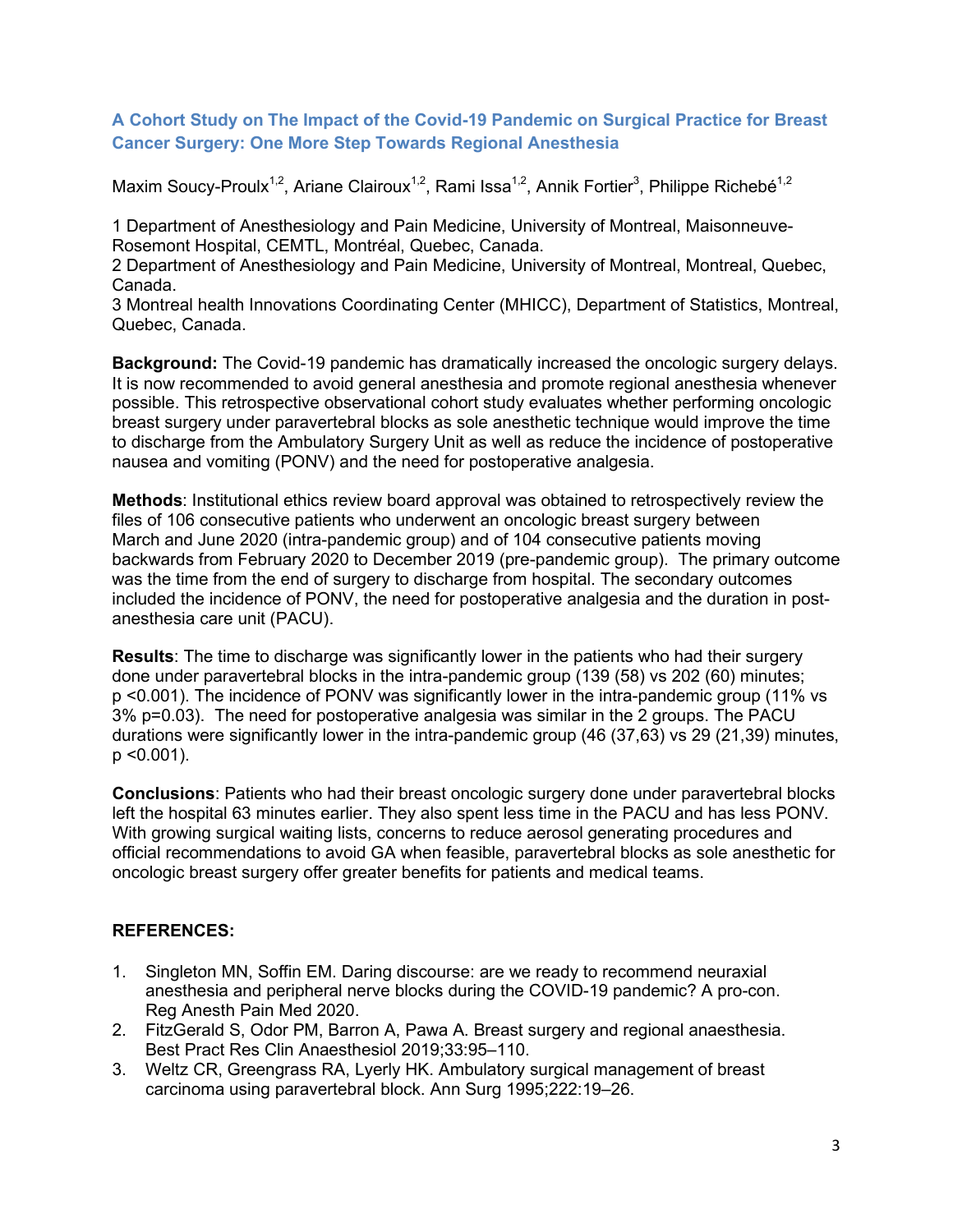- 4. Pusch F, Freitag H, Weinstabl C, Obwegeser R, Huber E, Wildling E. Single-injection paravertebral block compared to general anaesthesia in breast surgery. Acta Anaesthesiol Scand 1999;43:770–4.
- 5. Santonastaso DP, de Chiara A, Piccioni F, Tognù A, Agnoletti V. Awake mastectomy under ultrasound guided thoracic paravertebral block in elderly patients. J Clin Anesth 2018;47:50–1.

|                                                                                          | Pre-pandemicGroup<br>$(n=106)$ | Intra-<br>pandemicGroup | p value |
|------------------------------------------------------------------------------------------|--------------------------------|-------------------------|---------|
|                                                                                          |                                | $(n=104)$               |         |
| PACU stay (yes)                                                                          | 106 (100%)                     | 97 (93%)                | 0.007   |
| Time spent in PACU<br>(min)                                                              | 46 (37, 63)                    | 29 (21, 39)             | < 0.001 |
| Opioid dose in PACU<br>(morphine                                                         | 2.0(5.0)                       | 1.2(2.9)                | 0.14    |
| equivalent PO mg)                                                                        |                                |                         |         |
| <b>PONV in PACU</b>                                                                      | 6 (6%)                         | 2 (2%)                  | 0.188   |
| <b>Opioid Dose in</b><br><b>Ambulatory Surgery</b><br>(morphine<br>equivalent PO mg)     | 0.5(1.7)                       | 0.5(2.0)                | 0.14    |
| <b>PONV in Ambulatory</b><br><b>Surgery</b>                                              | 11 (11%)                       | 3 (3%)                  | 0.029   |
| Total time spent in<br>hospital (min) -                                                  | 202 (60)                       | 157 (73)                | < 0.001 |
| between end of<br>surgery and hospital<br>discharge (including<br><b>ALL patients)</b>   |                                |                         |         |
| <b>Total time spent in</b><br>hospital (min) -<br>between end of<br>surgery and hospital | 202 (60)                       | 139 (58)                | < 0.001 |
| discharge (excluding<br>patients under GA in<br>intra-pandemic<br>group)                 |                                |                         |         |
| <b>Hospitalisation</b>                                                                   | 4 (4%)                         | 4 (4%)                  | 0.967   |

Table 1. Postoperative data

PACU, postanesthesia care unit; PO, per os; PONV, postoperative nausea and vomiting; GA, general anesthesia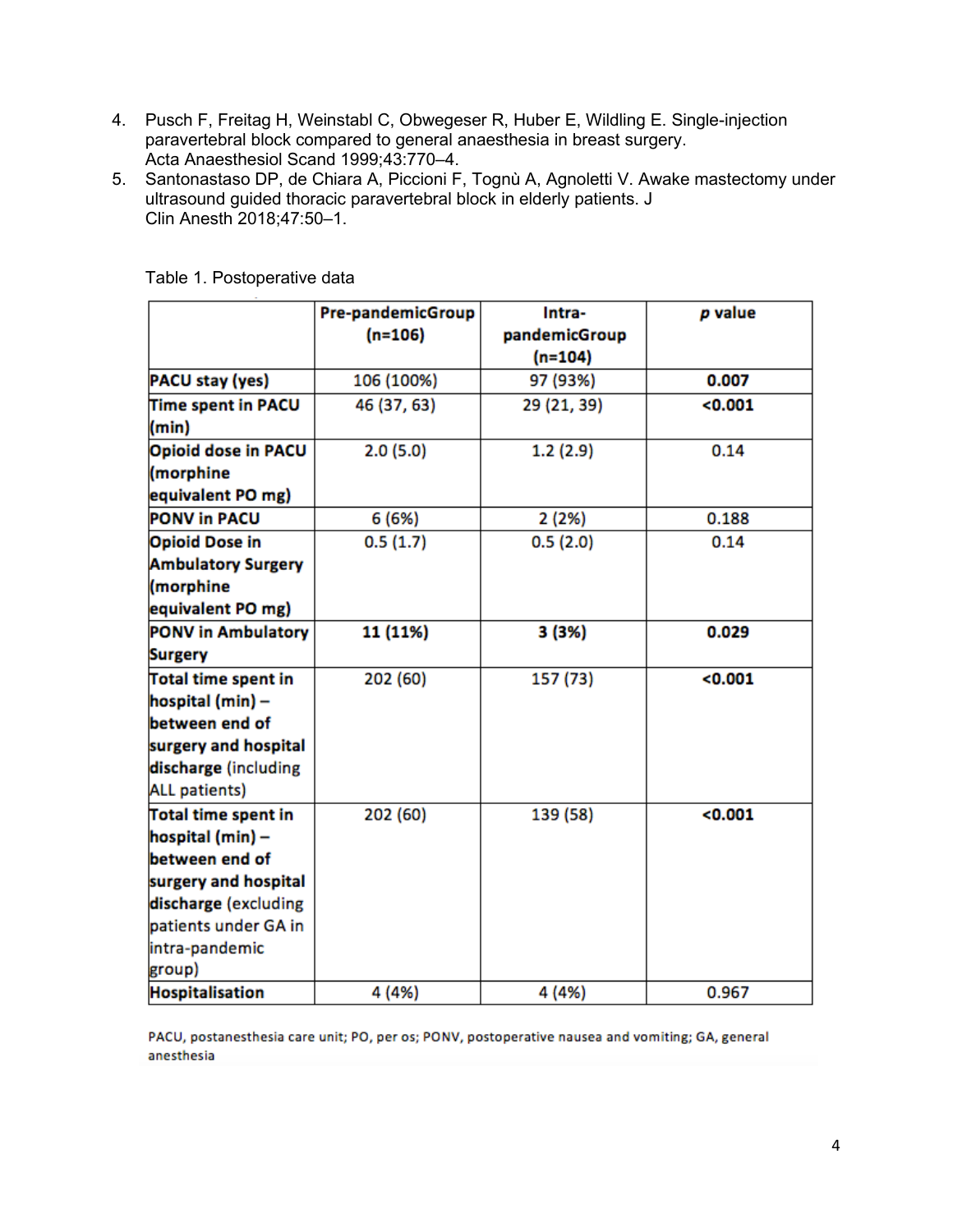#### <span id="page-4-0"></span>**A Survey Assessing the Need for Spinal Chloroprocaine to Provide Subarachnoid Neuraxial Anesthesia for Short Duration Surgeries in Canada**

Jennifer Szerb $^1$ , Syed Abbass $^2$ , Jillian Banfield $^1$ , Vishal Uppal $^1$ 

1 Dept Department of Anesthesia, Perioperative Medicine and Pain Management, Dalhousie University and Nova Scotia Health Authority, Halifax, Nova Scotia, Canada. 2 Department of Anesthesiology and Pain Medicine, University of Toronto and St. Joseph's Health Centre, Toronto, Ontario, Canada.

**Introduction:** The ability to access chloroprocaine (CP) in Canada for subarachnoid blockade (SAB) and epidural use ceased in 2012.1 Its fast onset, intense nerve blockade, reliable anesthetic time, and quick offset make it ideal for short-duration surgery.2,3 Current recommendations during the COVID-19 pandemic favor regional anesthesia to avoid aerosolgenerating medical procedures.4,5 This survey of Canadian anesthesiologists sought to assess the need for CP to provide spinal anesthesia for short duration surgeries.

**Methods:** Ethics approval was obtained from the local REB. An electronic survey link was sent to 2218 members of the Canadian Anesthesia Society (CAS), and 1720 members of the Ontario Anesthesia Section (OAS). The survey questions were developed using focused discussion (Appendix) and tested with-in the authorship team. The survey was conducted from December 1st, 2020 to January 4th, 2021 using the REDCap (Research Electronic Data Capture) platform. Descriptive statistics were performed on all the collected variables. Categorical variables were reported using counts and percentages.

**Results:** The CAS and OAS survey response rates were 379/2218 (17%) and 81/1720 (4.7%) respectively, giving a total of 460 who consented to be part of the survey. Two hundred and twenty-seven participants had experience using CP. The participants worked in a variety of work settings. Prior to the COVID-19 pandemic, 73% of respondents estimated the number of short surgical procedures amenable to SAB to be at least 3 or more per week. Fifty-seven percent provide SAB for short surgical procedures sometimes often or always. If CP was available, 92% would provide SAB sometimes, often or always. The choice of local anesthetic for SAB for short surgical procedures was bupivacaine 64.5%, lidocaine 18%, mepivacaine 15.5% and other 2%. The main barriers to SAB provision were prolonged time for spinal anesthesia regression, 86%, and lack of reliable short-acting local anesthetic without risk of transient neurological symptoms, 72%. Sixty-nine percent of Canadian anesthesiologists responded that access to spinal CP for SAB in short duration surgeries would be of 'considerable help' or 'extremely helpful'. Eighty-eight percent were more likely to provide SAB for short surgical procedures during the COVID-19 pandemic compared to their pre-pandemic practice.

**Discussion:** The responders of the survey of two major Canadian anesthesiologists' societies have identified the lack of a reliable short-acting local anesthetic without risk of transient neurological symptoms as a main barrier to use of spinal anesthetic for short procedures. The Canadian health organization should work collaboratively to ensure the availability of CP in Canada not only to provide requisite patient care options, patient satisfaction and safety, but also to mitigate risk and protect peri-operative staff from aerosolized particles during a general anesthetic.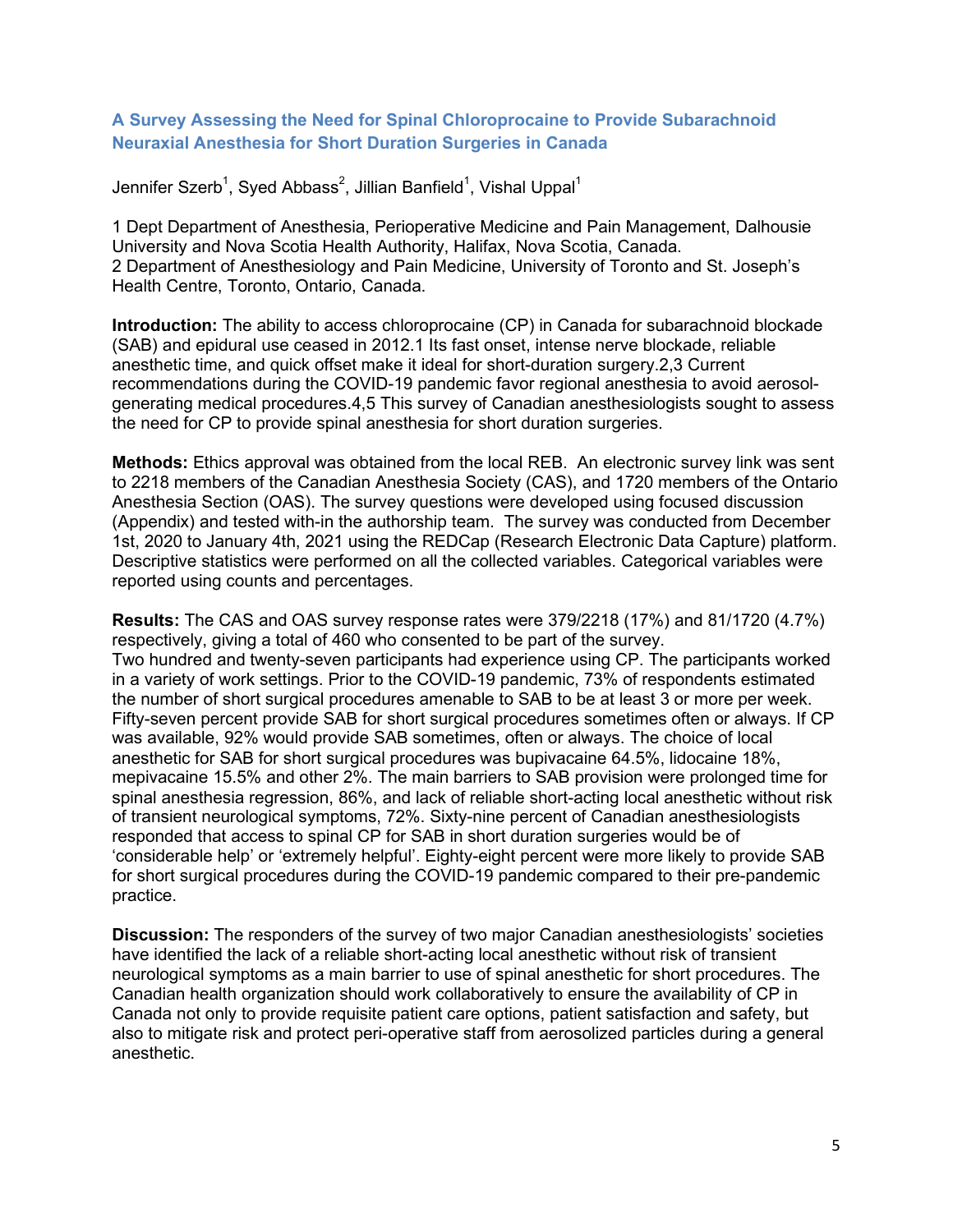#### **REFERENCES:**

- 1. Szerb JJ. Reviving older drugs to deal with anesthesia drug shortages. Can J Anaesth. 2015; 62: 1042-4.
- 2. Teunkens A, Vermeulen K, Van Gerven et al. Comparison of 2-Chloroprocaine, Bupivacaine, and Lidocaine for Spinal Anesthesia in Patients Undergoing Knee Arthroscopy in an Outpatient Setting: A Double-Blind Randomized Controlled Trial. Reg Anesth Pain Med. 2016; 41: 576-83.
- 3. Saporito A, Ceppi M, Perren A, et al. Does spinal chloroprocaine pharmacokinetic profile actually translate into a clinical advantage in terms of clinical outcomes when compared to low-dose spinal bupivacaine? A systematic review and meta-analysis. J Clin Anesth 2019; 52: 99-104.
- 4. Uppal V, Sondekoppam RV, Landau R, et al. Neuraxial anaesthesia and peripheral nerve blocks during the COVID-19 pandemic: a literature review and practice recommendations. Anaesthesia 2020; 75: 1350-1363.
- 5. Uppal V, Sondekoppam RV, Lobo CA, et al. Practice Recommendations on Neuraxial Anesthesia and Peripheral Blocks during the COVID-19 Pandemic. www.asra.com/covid-19/raguidance.

#### **GRANT ACKNOWLEDGEMENT:**

Department of Anesthesia, Pain Management and Peri-operative Medicine, Dalhousie University Internal Grant.

|                                                                           | Freg | %  |
|---------------------------------------------------------------------------|------|----|
| Prolonged time for spinal anesthesia regression causing delayed discharge | 372  | 86 |
| readiness                                                                 |      |    |
| Lack of reliable short-acting local anesthetic without risk of TNS.       | 311  | 72 |
| Patients' fears of spinal anesthesia and being "awake"                    | 140  | 32 |
| Surgeons' or post-anesthesia nurses' preference for general anesthesia    | 105  | 24 |
| Lack of space such as block room to provide parallel processing           | 68   | 16 |
| Insufficient time to provide SAB due to rapid operating room turn-over    | 62   | 14 |
| Lack of personnel to assist in the performance of SAB                     | 19   | 4  |

Table 1. Barriers to Performance of SAB in Order of Frequency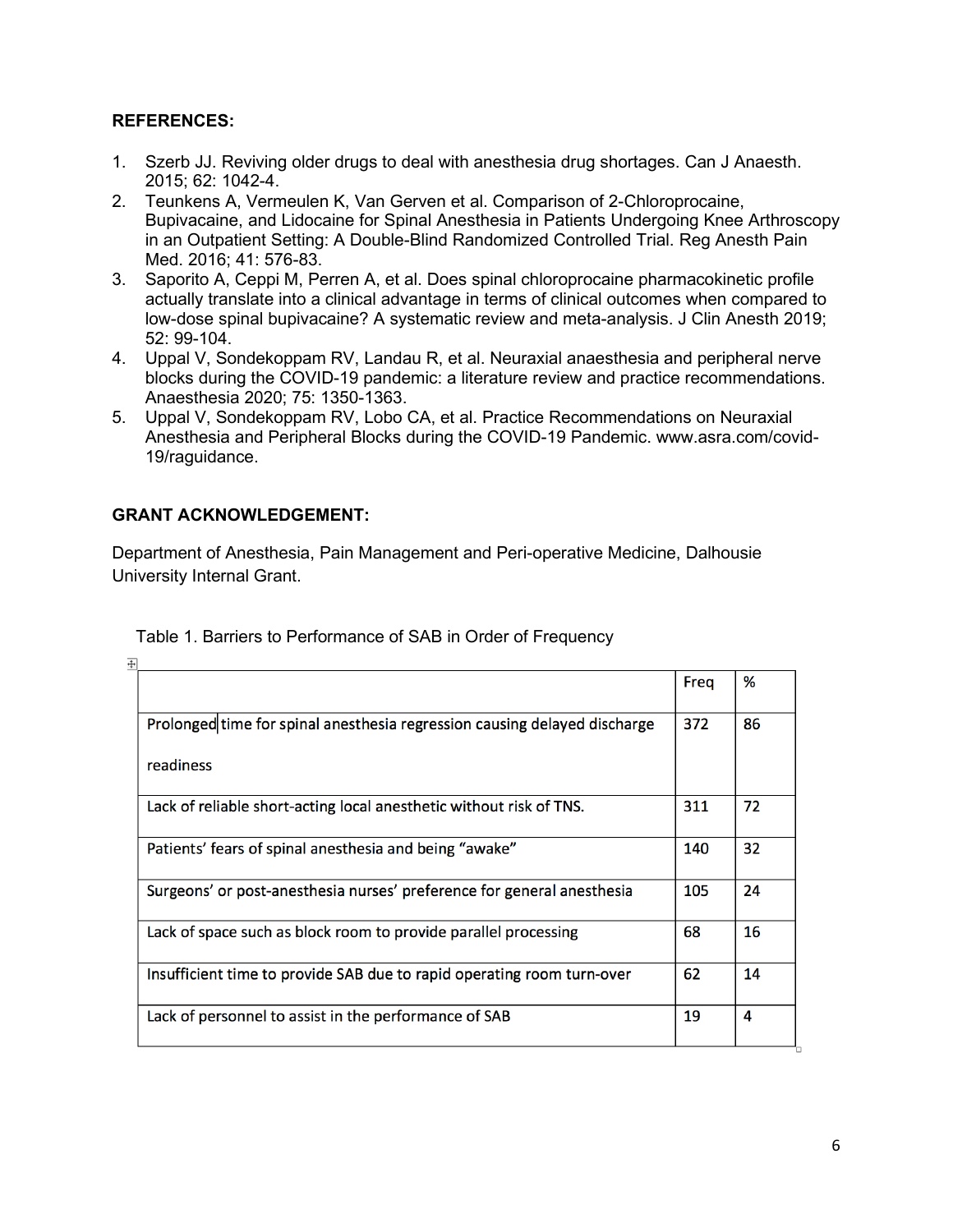#### <span id="page-6-0"></span>**Assessing the Effectiveness of Thoracic Epidurals for Post-Operative Pain Control. A Quality Improvement Project**

Yuan Yi (Ryan) Dong $^1$ ; Ekta Khemani $^1$ ; Tasnim Zaman $^2$ ; John Shin $^3$ ; Mohamed Nassef $^1$ 

1 Department of Anesthesiology, McMaster University, Hamilton, Ontario, Canada.

2 McMaster Medical School, McMaster University, Hamilton, Ontario, Canada.

3 Department of Family Medicine, McMaster University, Hamilton, Ontario, Canada.

**Introduction:** Thoracic epidural analgesia (TEA) is routinely used for post-operative pain control in patients undergoing various surgical procedures and has been shown to improve patient outcomes (1). Their failure can lead to patient dissatisfaction, clinician frustration, increased resource usage, and loss of operating room time used for performing the procedure. At our institution, improving the success rate of TEA has been identified as a key target for quality improvement (QI). The goal of our project is to establish the baseline failure rate of TEA at our institution and elucidate the causes of failed thoracic epidurals.

**Methods:** Ethics approval was obtained from the local REB. We performed a retrospective chart review for all patients over 18 years old who received TEA as a part of their post-operative analgesia regimen between January and February 2019. A "successful TEA" is defined as an epidural continued in the post-operative period until no further need. We further stratified "failed TEA" into primary failure (ineffective epidural removed in PACU), and secondary failure (effective epidural that is subsequently and prematurely discontinued). We also collected information on the reasons for failed epidurals, epidural technical information, epidural safety information, patient demographics, surgical information, and PACU quality indicators.

**Results:** Data was collected from 41 patients who met our inclusion criteria and received a thoracic epidural. There were 12 mid-thoracic (T5-T9) epidurals and 29 lower thoracic (T9-T12) epidurals. 24.4% (10/41) of patients had a failed thoracic epidural. Out of these, 20% (2/10) were primary failures and 80% (8/10) were secondary failures. Reasons for failure include hypotension (4), ineffective analgesia (4), neurological deficit (1), and unknown/not documented (1). The average PACU admission pain score for these patients was  $2.4 \pm 3.4$  out of 10. On average, it took  $44.3 \pm 15.7$  minutes for induction of anesthesia which includes time needed to insert the epidural. Patients stayed in the PACU for  $146.2 \pm 65.4$  minutes and they stayed in the hospital for a median of 6 days.

**Discussion:** Thoracic epidurals are crucial in improving patient outcomes postoperatively. However, multidisciplinary support is required to maximize their effectiveness. Our data shows there is an opportunity to improve the success rates of thoracic epidurals performed at our institution. A vast majority of our TEA failures were secondary failures where an epidural was deemed effective in the PACU then subsequently removed on the ward. This suggests improvements can be made in the management of TEA after a patient leaves the PACU. Possible QI interventions include multidisciplinary education, auditing and enlisting the help of a dedicated pain service nurse. Our findings establish the baseline failure rates of TEA at our institution and provide specific targets for future QI in TEA to improve patient outcomes.

#### **REFERENCES:**

1. Freise H, Van Aken HK. Risks and benefits of thoracic epidural anaesthesia. British journal of anaesthesia. 2011 Dec 1;107(6):859-68.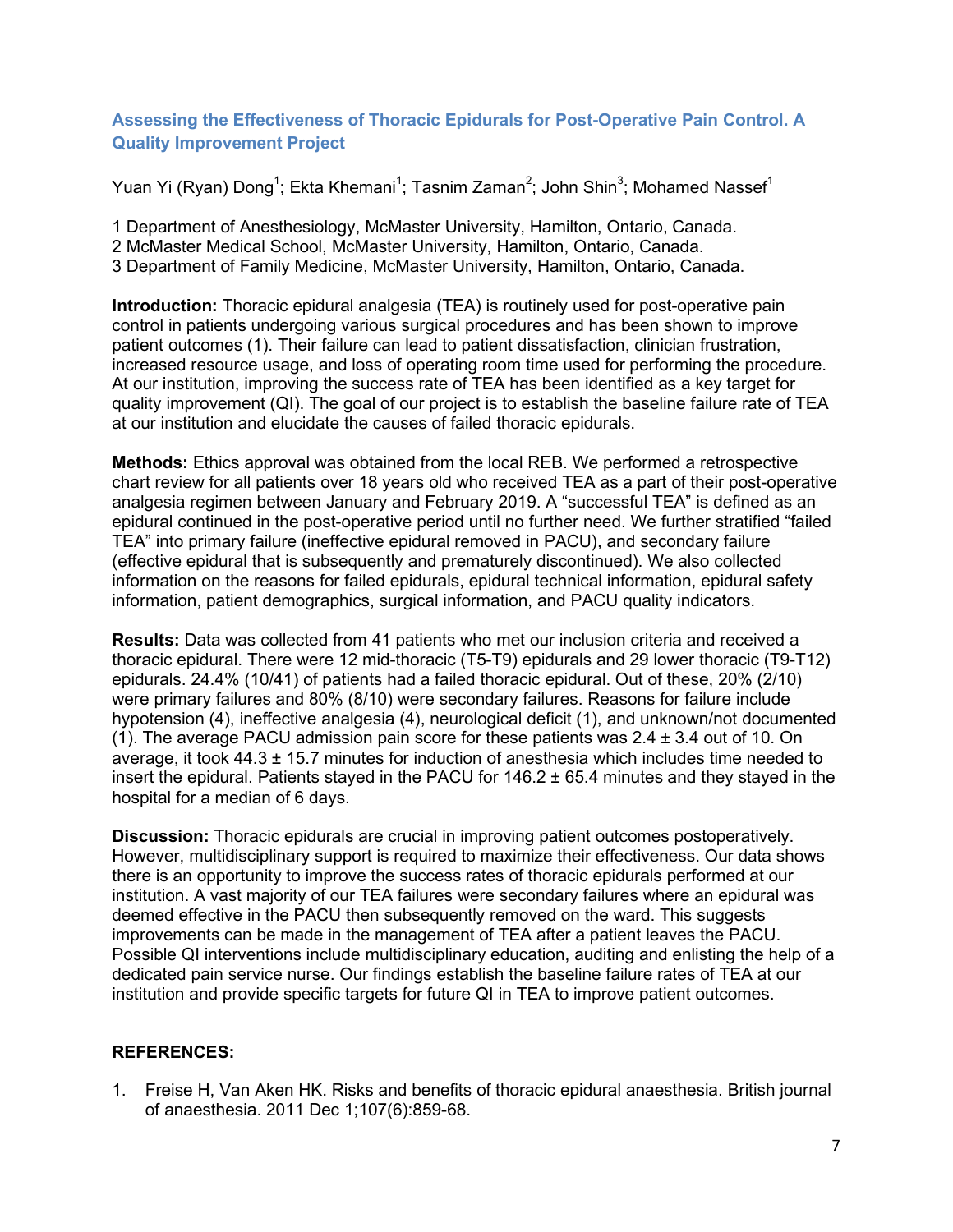#### <span id="page-7-0"></span>**Assessment of Hemi-diaphragm Dysfunction after Upper Extremity Nerve Blocks Using an Oscillometry Device to Measure Lung Mechanics**

Janine Van Veghel $^{\mathsf{1}}$ , Sean Donald $^{\mathsf{2}}$ , Jon Bailey $^{\mathsf{2}}$ , Kwesie Kwofie $^{\mathsf{2}}$ , Vishal Uppal $^{\mathsf{2}}$ , Geoffrey Maksym $^3$ , Andrew Milne $^{2,3}$ 

1 Dalhousie Medical School, Halifax, Nova Scotia, Canada. 2 Department of Anesthesia, Pain Management and Perioperative Medicine, Dalhousie University, Halifax, Nova Scotia, Canada.

3 School of Biomedical Engineering, Dalhousie University, Halifax, Nova Scotia, Canada.

**Background:** Respiratory mechanics can be measured using an effort independent technique known as oscillometry (Osc). An Osc device is held in the patient's mouth and small pressure waveforms are superimposed on normal tidal volume breaths to measure respiratory system resistance (R) and reactance (X, a measure of compliance and inertia properties) over a frequency range of 5-37 Hz. Osc has been useful for assessing changes in lung mechanics in many conditions including asthma (1,2), COPD (1) and after mechanical ventilation (3,4). The objective of this prospective observational study was to determine if Osc was sensitive to lung function changes secondary to phrenic nerve and hemi-diaphragm dysfunction (HDD) caused by an Interscalene (ISB) or Supraclavicular brachial plexus nerve block (SCB).

**Methods:** Ethics approval was obtained from the local REB. Consenting patients undergoing routine ISB or SCB were recruited. Patient age, sex, smoking history, bronchodilator use and BMI were recorded. Osc was performed using a handheld oscillometry device (Tremoflo, Thorasys, Montreal) before the nerve block and after the block, once HDD was confirmed by chest ultrasonography (< 20% inspiratory diaphragm thickening). Three serial 30 second tests of Osc measurements were recorded at both time points for each patient. Osc testing was done in a standardized head-up bed position used for nerve blocks. Self-reported dyspnea was recorded every 5 minutes after ISB/SCB nerve block. R at 5 Hz (R5) quantified total respiratory system resistance, and the difference from R at 19 Hz, (R5-19) assessed any heterogeneity from narrowing in the small airways. X values at 5 Hz (X5) and area under the reactance curve AX indicated respiratory system stiffness. R and X values (cmH2O.s/L) were statistically compared using paired t-tests or Wilcoxon signed rank tests.

**Results:** A total of 16 patients with ultrasound confirmed HDD were included in the study (5 ISB/11 SCB, 9 male/7 female, mean age 58 years, mean BMI 28 kg/m^2, 10/16 lifetime nonsmokers). After HDD, significant changes were seen in the resistance, R5 (mean increase 12.7%, p=0.0057) and reactance, X5 (median decrease 79.5%, p=0.039). There also was a significant increase in the R5-19 parameter (median increase 45.7%, p<0.001) and AX (median increase 69.16%, p=0.016).

**Discussion:** The overall pattern of changes in mechanics measured after HDD were indicative of increased heterogeneity in the small airways, causing impaired flow to the periphery of the lung. The change in X indicated increased stiffness likely due to small airway obstruction, and potentially from altered thoracic volume and shape changes with hemidiaphragm elevation. Previous Osc studies have reported similar patterns of post-operative changes after mechanical ventilation (3,4). Based on our data, Oscillomety can detect changes in lung mechanics after HDD and has potential for clinical use in future studies of HDD.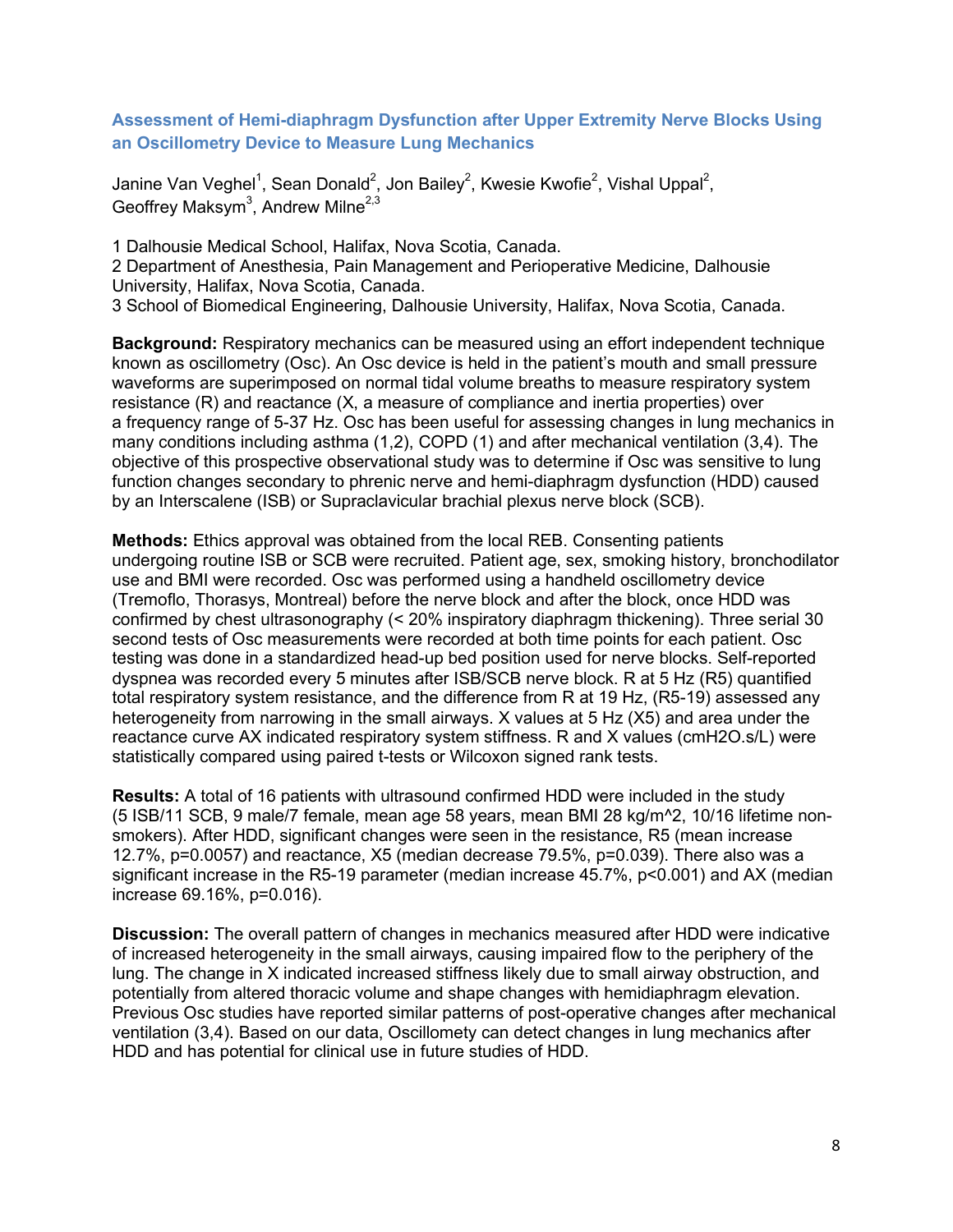- 1. Kanda S, Fujimoto K, Komatsu Y, et al (2010) Evaluation of respiratory impedance in asthma and COPD by an impulse oscillation system. Intern Med 49:23–30.
- 2. Cavalcanti J V., Lopes AJ, Jansen JM, Melo PL (2006) Detection of changes in respiratory mechanics due to increasing degrees of airway obstruction in asthma by the forced oscillation technique. Respir Med 100:2207–2219.
- 3. Kuzukawa Y, Nakahira J, Sawai T, Minami T (2015) A Perioperative Evaluation of Respiratory Mechanics Using the Forced Oscillation Technique. Anesth Analg 121:1202– 1206
- 4. Nakano S, Nakahira J, Sawai T, et al (2016) Perioperative evaluation of respiratory impedance using the forced oscillation technique: A prospective observational study. BMC Anesthesiol 16:2–7.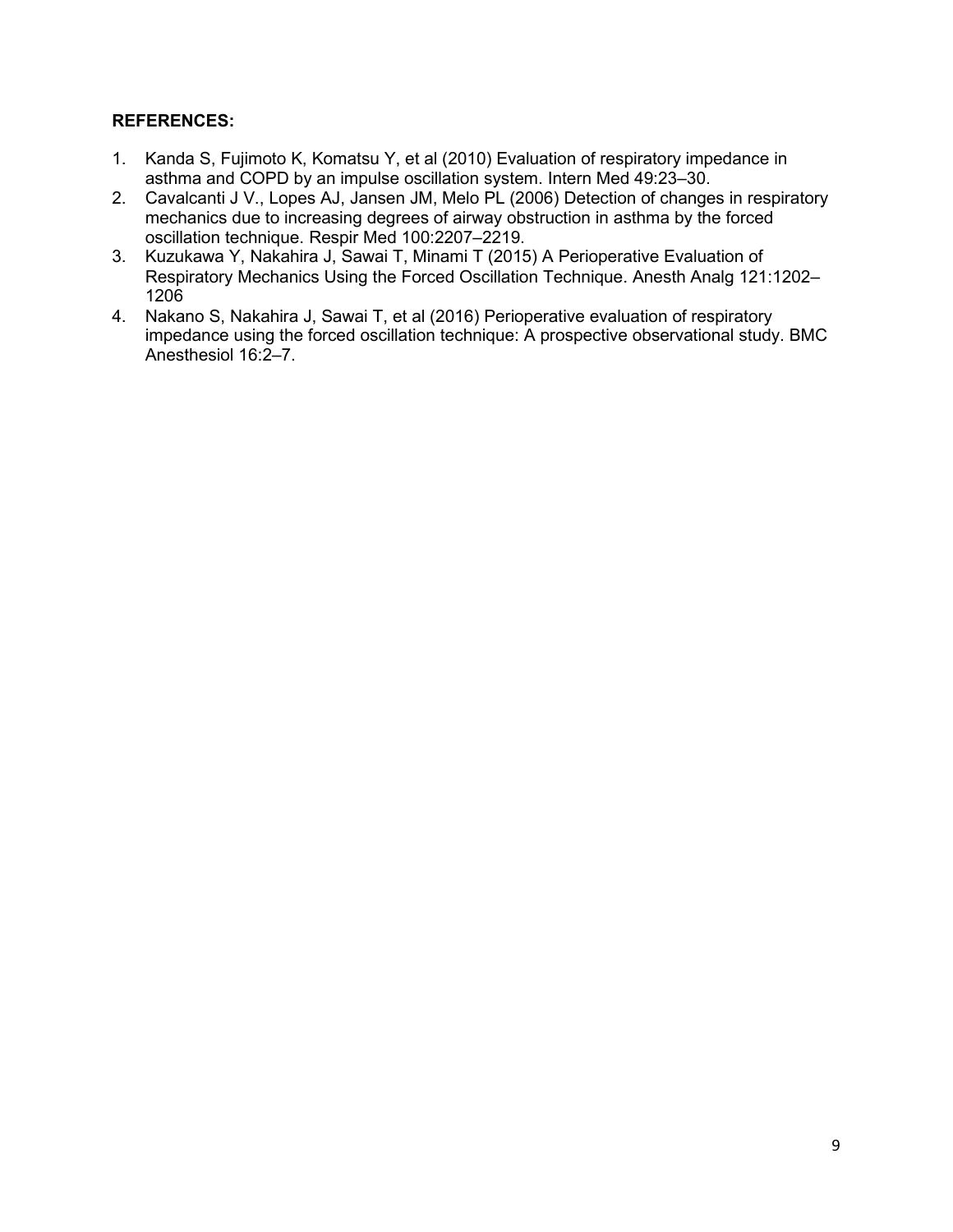#### <span id="page-9-0"></span>**Association of Anesthesia Technique with Graft Patency Rates After Open Lower Limb Revascularization: A Retrospective Population Cohort Study**

Xue Chen (Janny) Ke<sup>1,2</sup>, Alana Flexman<sup>1,3</sup>, Stephen Schwarz<sup>1,3</sup>, Shaun MacDonald<sup>1,4</sup>, Christopher Prabhakar $1,3$ 

1 Department of Anesthesia, St. Paul's Hospital, Vancouver, British Columbia, Canada. 2 Department of Anesthesia, Pain Management & Perioperative Medicine, Dalhousie University, Halifax, Nova Scotia, Canada.

3 Department of Anesthesiology, Pharmacology & Therapeutics, University of British Columbia, Vancouver, British Columbia, Canada.

4 Department of Surgery, St. Paul's Hospital and Vancouver General Hospital, University of British Columbia, Vancouver, British Columbia, Canada.

**Background:** Lower limb revascularization is performed for patients with blood flow occlusion, with the goals of improving pain and function (1). Graft patency is associated with higher quality of life scores (2). Our primary objective was to determine, for patients undergoing elective open lower limb revascularization, whether the use of regional anesthesia (RA) only (spinal, epidural, and peripheral nerve block), compared to general anesthesia (GA) only, is associated with higher rates of patent graft within 30 days postoperatively.

**Methods:** After REB approval, we analyzed the multicenter National Surgical Quality Improvement Program (ACS NSQIP®) dataset from 2014-2019. All elective cases within the NSQIP Lower Extremity Open procedure-targeted dataset (LEO) were included and linked with the main NSQIP dataset. Patients with age<18, urgent and emergent surgery, local anesthesia only or unknown anesthesia type, and international normalized ratio (INR)>=1.5 on day of surgery were excluded. Patients who had both GA and RA were excluded from primary analysis.

The primary outcome was graft patency, derived from the LEO variable "Most Severe Procedural Outcome" and "Untreated Loss of Patency". The group of patients with non-patent grafts included patients who died. Secondary outcomes included major reintervention, amputation, venous thromboembolism (VTE), myocardial infarction (MI) or stroke, pneumonia, discharge to new facility, postoperative length of stay, readmission rate, and death, all within 30 days postoperatively. Complete case analysis was performed with no imputation. Multivariate logistic regression was performed adjusting for potential confounders: age, bleeding diathesis (including medication causes), severe chronic obstructive pulmonary disease, total operating time, renal failure, functional status, diabetes, and year of surgery.

**Results:** The cohort included 8893 patients, with 7.7% (688) patients receiving RA only, 90.4% (8039) GA only, and 1.9% (166) both GA and RA. The mean age in the RA only group was 71(10) years, compared to 67(11) years in the GA only group. Compared to patients in the GA only group, patients in the RA only group had higher frequencies of bleeding diathesis, high risk physiologic factors as defined by NSQIP, and severe COPD. The RA group also had lower frequencies of high-risk anatomic features and current smoking status, and shorter surgery time. The frequency of missing data for patency was 13.0% (1155/8893). The patency rate was 93.2% (573/615) for RA only, and 91.5% (6390/6983) for GA only (P = 0.15). Multivariate logistic regression showed that the use of RA only, compared to GA only, was not associated with a higher rate of patency (adjusted odds ratio 1.16, 95% confidence interval 0.83 to 1.63, P  $= 0.378$ ).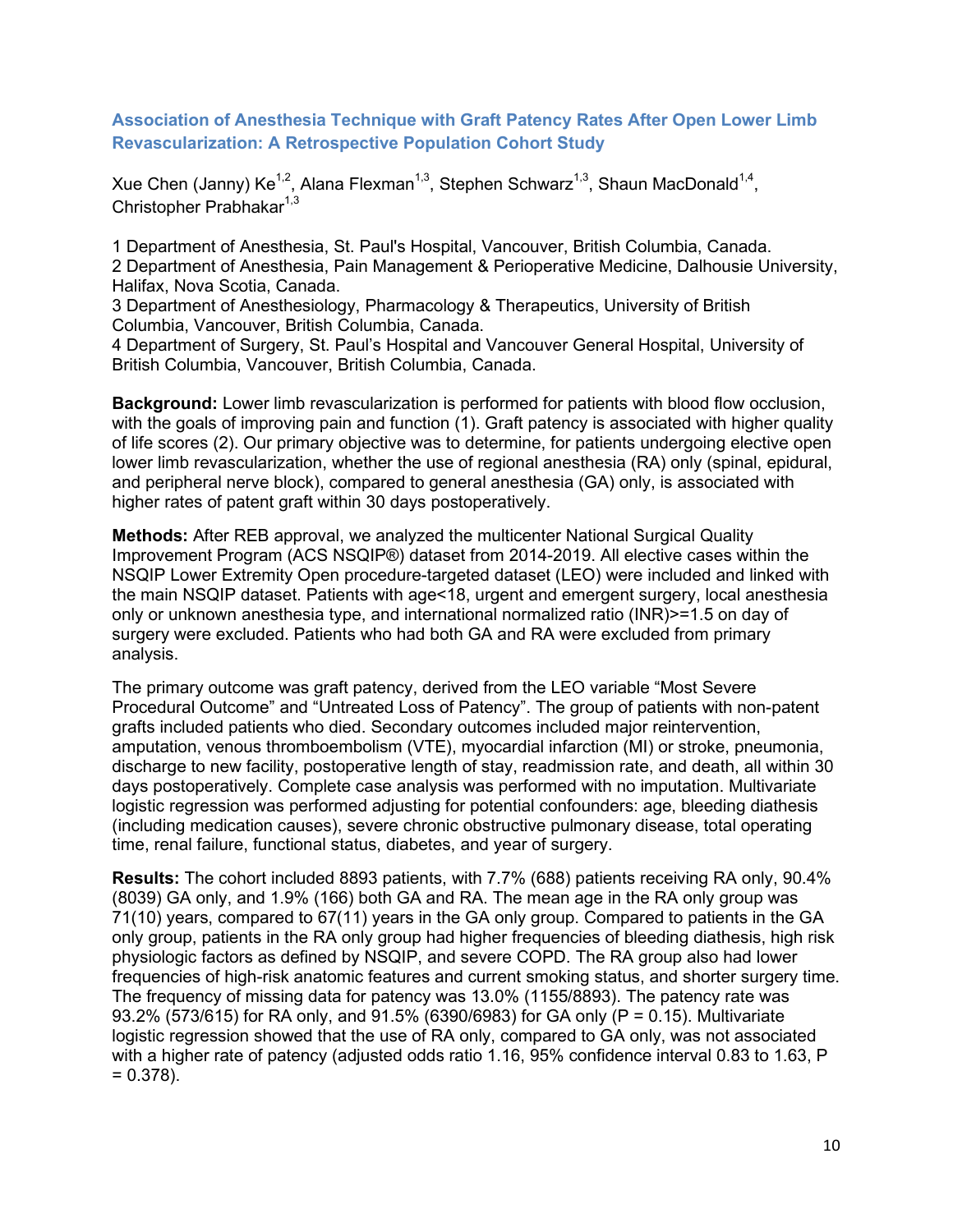**Interpretation:** The rate of patency 30 days after elective lower limb revascularization is high; compared to GA only, the use of RA only was not associated with a significant increase in patency rate. Further studies could explore the impact of RA with a longer-term follow up.

- 1. Barbosa FT, Jucá MJ, Castro AA, Cavalcante JC. Neuraxial anaesthesia for lower-limb revascularization. Cochrane Database Syst Rev. 2013 Jul 29;(7):CD007083.
- 2. Nguyen LL, Moneta GL, Conte MS, Bandyk DF, Clowes AW, Seely BL. Prospective multicenter study of quality of life before and after lower extremity vein bypass in 1404 patients with critical limb ischemia. J Vasc Surg Off Publ Soc Vasc Surg Int Soc Cardiovasc Surg North Am Chapter. 2006 Nov;44(5):977–84.
- 3. Grip O, Wanhainen A, Michaëlsson K, Lindhagen L, Björck M. Open or endovascular revascularization in the treatment of acute lower limb ischaemia. Br J Surg. 2018;105(12):1598–606.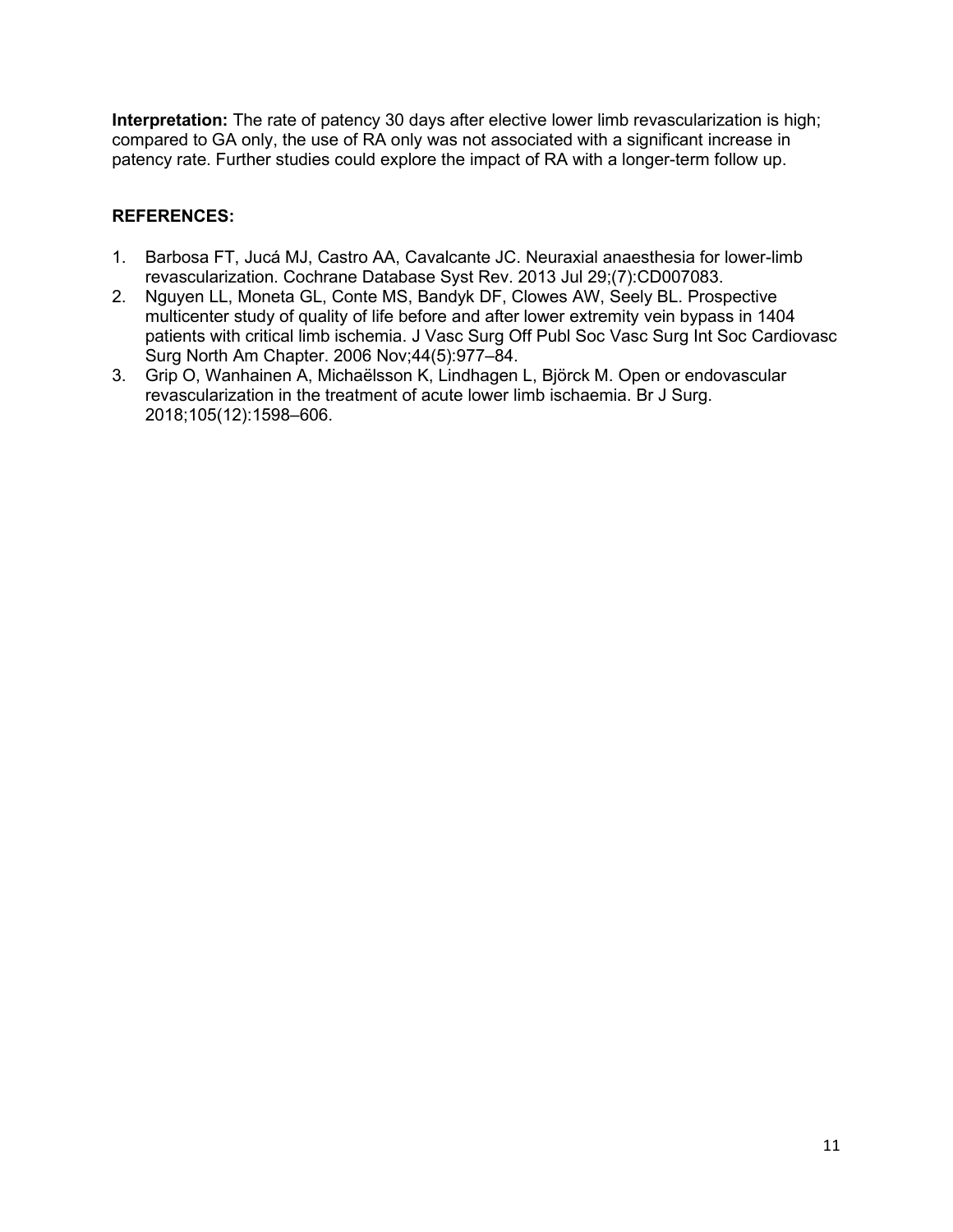#### <span id="page-11-0"></span>**Erector Spinae Plane Block When Neuraxial Analgesia is Contraindicated by Clotting Abnormalities in Trauma and Surgical Patients**

Glenio B. Mizubuti<sup>1</sup>, Daenis Camiré<sup>1</sup>, Anthony M.-H. Ho<sup>1</sup>, Sophie Bretton<sup>1</sup>, Gregory Klar<sup>1</sup>

1 Department of Anesthesiology and Perioperative Medicine, Queen's University, Kingston, Ontario, Canada.

**Introduction/Background:** Erector spinae plane (ESP) block is technically simple, has a low risk profile, and provides an excellent analgesic alternative in the presence of coagulopathy – an absolute contraindication to epidural/paravertebral blocks. Four patients with ongoing coagulopathies received an ESP block to manage severe thoracic pain with respiratory impairment. Tracheal intubation was avoided in two cases, and extubation facilitated in the other two.

**Case Presentation:** Case 1: 54-year-old morbidly obese man with recurrent lung abscesses/empyema had a right thoracotomy for middle lobe wedge resection, decortication, and pleurectomy. Suspected sepsis precluded preoperative epidural insertion. Two chest drains were placed and he was sent to intensive care where severe pain hindered weaning from the ventilator. Because INR was 1.6 (secondary to massive intraoperative blood loss and underlying liver cirrhosis), a single-shot ESP block was performed allowing subsequent tracheal extubation.

Case 2: A 39-year-old male post motorcycle accident sustained polytraumatic injuries. Thoracic pathology included left-sided rib fractures 6-12 with flail chest, hemo/pneumothorax and suspected esophageal tear precluding oral co-analgesics. Severe pain, ongoing oxycodone/marijuana abuse and behavioural challenges impeded weaning from mechanical ventilation. Due to rapid downtrending consumptive thrombocytopenia, a single-shot ESP was performed allowing tracheal extubation.

Case 3: A 93-yr-old man was admitted with 5 right-sided rib fractures and bilateral lower lobe atelectasis/consolidation after a fall 10 hours prior. He had significant cardiorespiratory comorbidities (on therapeutic doses of apixaban for atrial fibrillation) presenting in acute respiratory distress requiring high flow oxygen. Upon institution of thoracic ESP infusion of local anesthetic, he was weaned from supplementary oxygen and discharged home 2 days later.

Case 4: 69-year-old moderately obese man post motorcycle accident with 1-7 right-sided rib fractures, small hemothorax, pulmonary contusion and suspected sleep apnea. He was on ticagrelor for coronary stents and prophylactic dalteparin. Despite conventional multimodal analgesia, he was unable to cough or breathe deeply. Following a single-shot ESP block, he was weaned from oxygen and discharged home 2 days later.

Ethics approval and written consent were obtained.

**Conclusion:** Satisfactory analgesia without central nervous depression can positively affect trauma and perioperative outcomes. In the elderly, mortality is ~5% for every rib fractured and in the young approximately  $\sim$ 2.5%.<sup>1</sup> Coagulopathies often preclude neuraxial/paravertebral analgesia. The risk of spinal hematoma after ESP block is considered low. $2$  To date, it has been used in the setting of von Willebrand features,<sup>3</sup> thrombocytopenia,<sup>4</sup> and coagulopathy,<sup>5</sup> and no clinically significant spinal hematoma has been reported. This safety profile is attributed to the absence of major blood vessels in the ESP, the greater distance between the ESP and the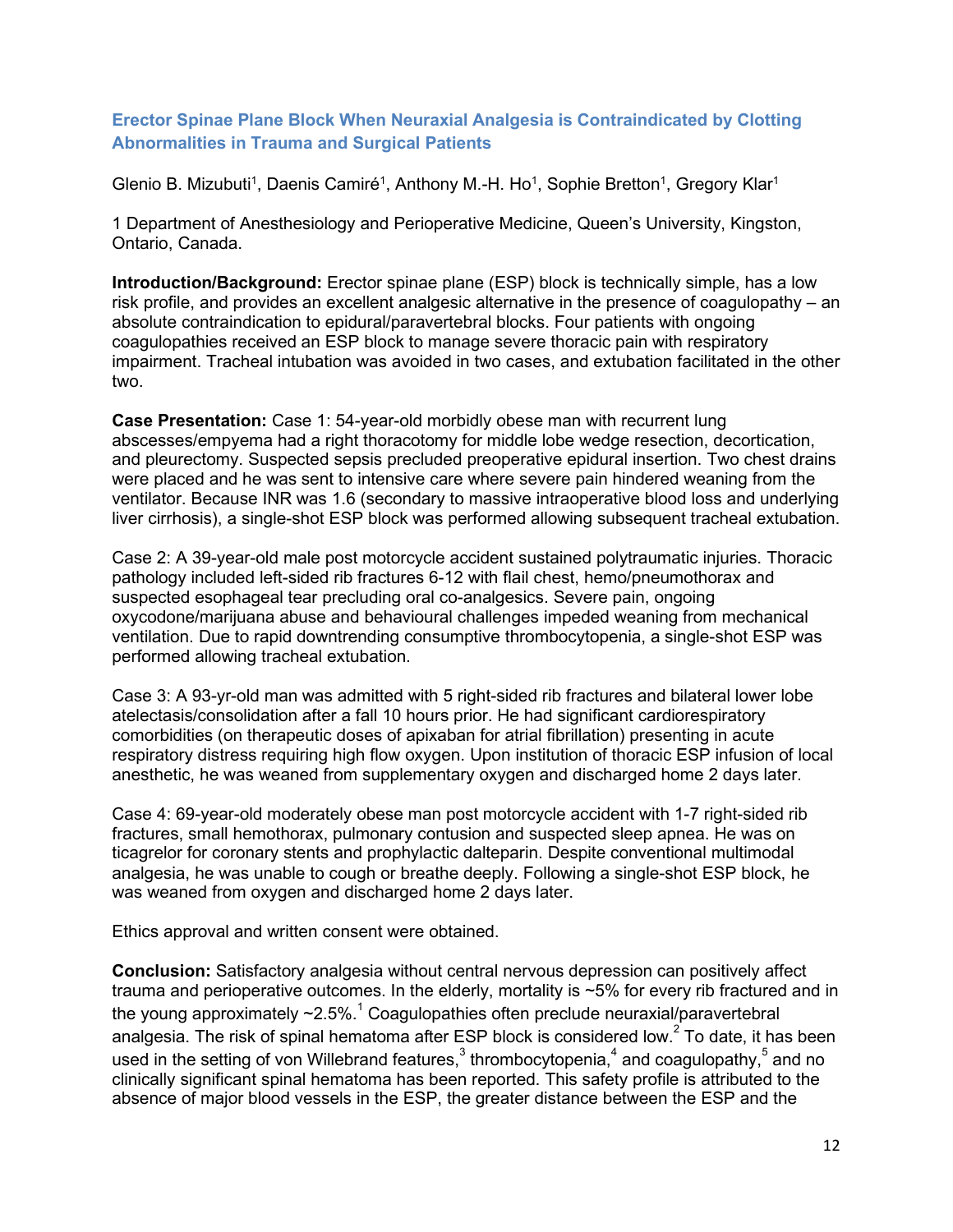spine, the superficial nature of the block (allowing for external pressure to control bleeding should it occur), and the larger spaces where blood can be accommodated without compressing vital structures.

- 1. Ho AMH, Ho AK, Mizubuti GB, et al. Regional analgesia for patients with multiple rib fractures – A narrative review. J Trauma Acute Care Surg 2020;88:e22-e30.
- 2. Tsui BCH, Kirkham K, Kwofie MK, et al. Practice advisory on the bleeding risks for peripheral nerve and interfascial plane blockade: evidence review and expert consensus. Can J Anesth 2019; 66:1356-1384.
- 3. Wyatt K, Elattary T. The erector spinae plane block in a high-risk Ehlers-Danlos syndrome pediatric patient for vascular ring repair. J Clin Anesth 2019; 54:39-40.
- 4. De Cassai A, Ieppariello G, Ori C. Erector spinae plane block and dual antiplatelet therapy. Minerva Anestesiol 2018; 84:1230-1.
- 5. Adhikary SD, Prasad A, Soleimani B, Chin KJ. Continuous erector spinae plane block as an effective analgesic option in anticoagulated patients after left ventricular assist device implantation: a case series. J Cardiothorac Vasc Anesth 2019; 33:1063-7.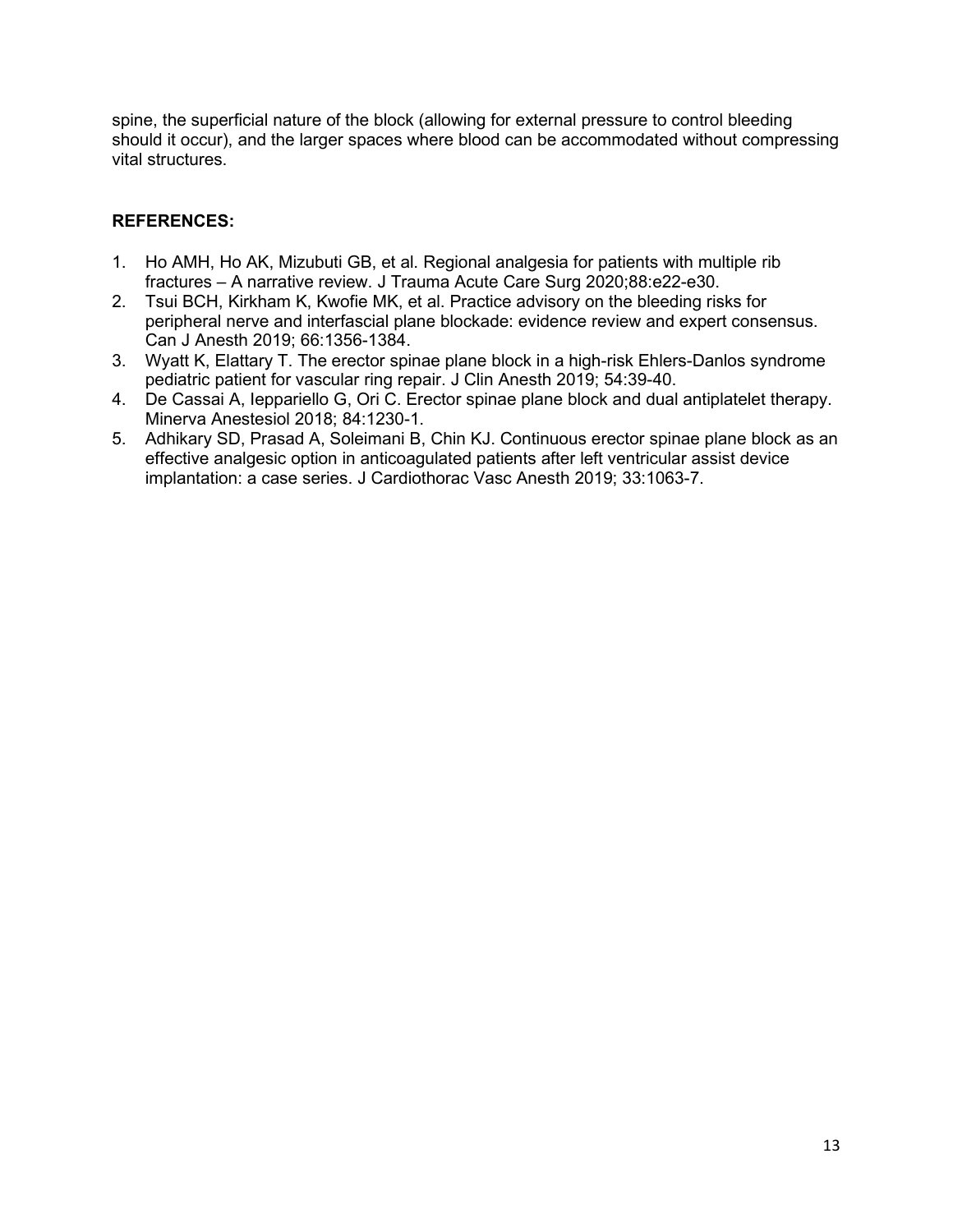<span id="page-13-0"></span>**Postoperative Neurologic Symptoms in the Operative Arm After Shoulder Surgery With Interscalene Block: A Systematic Review**

Gabrielle S Logan $^1$ , Sam Neily $^1$ , Scott Richardson $^1$ , Nicole Askin $^2$ , Ahmed Abou-Setta $^3$ , Thomas  $M$ utter $<sup>1</sup>$ </sup>

1 Department of Anesthesiology, Perioperative and Pain Medicine, Rady Faculty of Health Sciences, University of Manitoba, Winnipeg, Manitoba, Canada.

2 Neil John Maclean Health Sciences Library, Rady Faculty of Health Sciences, University of Manitoba, Winnipeg, Manitoba, Canada.

3 George and Faye Yee Centre for Healthcare Innovation, Rady Faculty of Health Sciences, University of Manitoba, Winnipeg, Manitoba, Canada.

**Background.** Nerve injury, anesthesia (1,2). Interscalene block (ISB) provides reliable anesthesia and analgesia for shoulder surgery (3) but has been associated with PONS in observational case series (1,4). However, unmeasured confounders may have biased these older, nonrandomized studies that also predated the development of newer alternative regional techniques and the widespread use of adjuvant agents to extend block duration. This systematic review of randomized trials aimed to compare the risk of PONS between ISB and other techniques and the relative safety of different agents used in ISB.

**Methods.** The review followed the methods of Cochrane review, and institutional ethics approval was not required. A search strategy was developed with a methodological expert and applied to MEDLINE, EMBASE, and CENTRAL from database inception to June 2020. All screening and data extraction was done independently and in duplicate with disputes resolved by a third author. We included randomized, or quasi-randomized trials of patients (>5 years old) undergoing any shoulder surgery with any ISB technique as an intervention, and a comparison group that received any other non-regional or regional technique, or ISB of alternate composition or technique. PONS, however defined and measured a minimum of 1 week after surgery, was the outcome of interest.

**Results**. 568 full text articles were assessed from 1,611 records. 422 of 568 (74%) were excluded due to lack of PONS outcome and 91 (16%) for other reasons. The remaining 55 studies (10%), totaling 6236 participants (median sample size 69; range 30-910) were included for full text review. PONS was assessed by telephone report (n=26, 47%), physical exam (n=21, 38%) or unclear methods (n=8, 15%) and frequently assessed at more than one time point. 44 (80%), 7 (13%), 9 (16%) and 10 (18%) studies assessed PONS between 1 week and <1 month, 1 and <3 months, 3 months and <6 months, and at 6 months to 1 year, respectively. Metaanalysis was not attempted due to low PONS counts and heterogeneity in comparator groups, time period of PONS assessment and PONS diagnostic criteria (Table 1). The most commonly applied diagnostic criteria for PONS were the presence of one or more of paresthesia, sensory deficit or motor deficit, used in 16 studies (29%).

**Conclusion**. The relative risk of PONS between different ISB agents and compared to other regional anesthesia techniques could not be quantified from meta-analysis of relevant randomized trials. This was due to PONS being infrequently measured as an outcome and definitions varying markedly between studies. Standardization of a PONS outcome definition and regularly reporting its occurrence would improve patient safety by increasing our understanding of PONS epidemiology.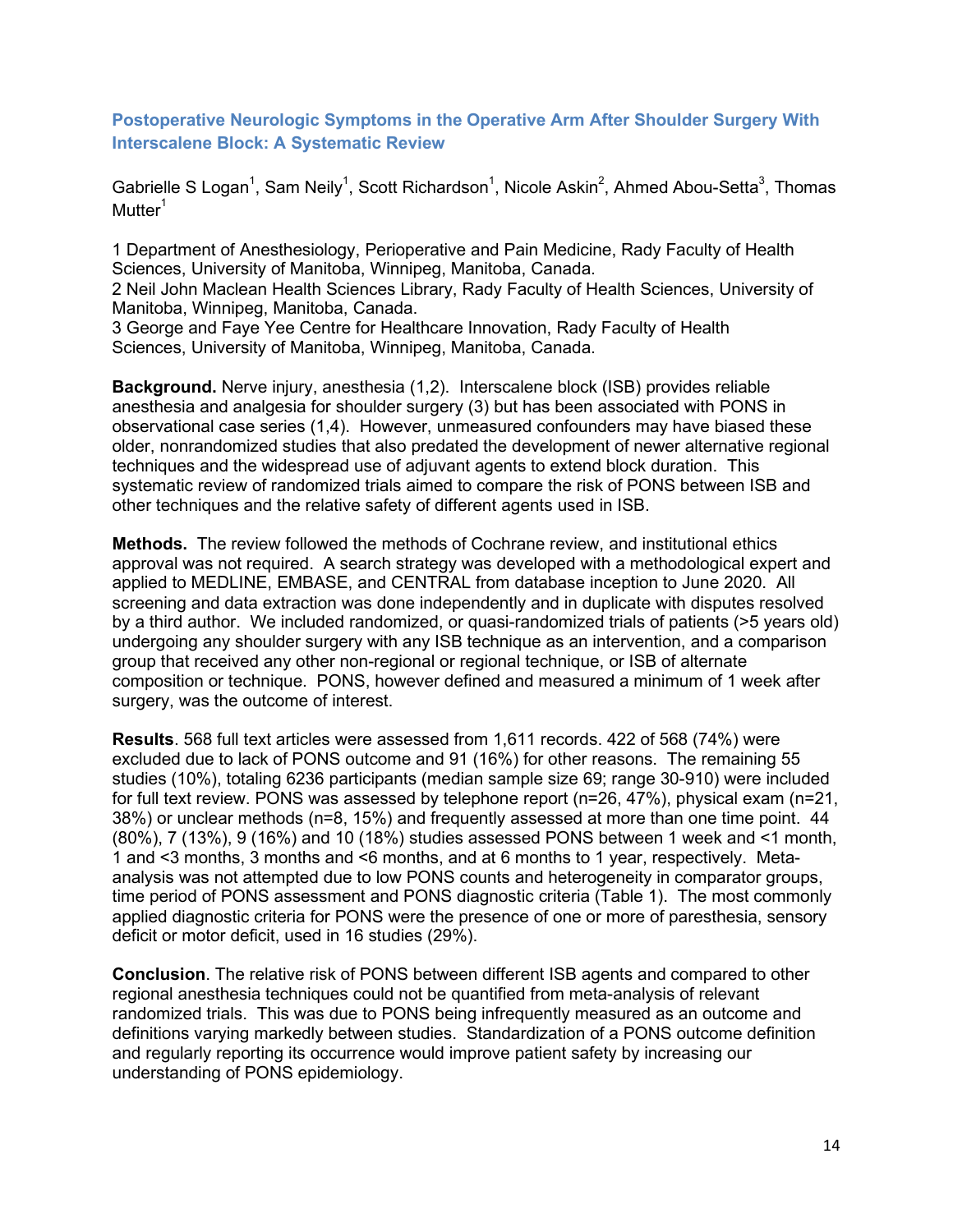#### **REFERENCES:**

- 1. Sites BD, Taenzer AH, Herrick MD, et al (2012) Incidence of local anesthetic systemic toxicity and postoperative neurologic symptoms associated with 12,668 ultrasound-guided nerve blocks: an analysis from a prospective clinical registry. Reg Anesth Pain Med 37:478–482.
- 2. Dwyer T, Henry PD, Cholvisudhi P, et al (2015) Neurological Complications Related to Elective Orthopedic Surgery: Part 1: Common Shoulder and Elbow Procedures. Reg Anesth Pain Med 40:431–442.
- 3. Toma O, Persoons B, Pogatzki-Zahn E, et al (2019) PROSPECT guideline for rotator cuff repair surgery: systematic review and procedure-specific postoperative pain management recommendations. Anaesthesia 74:1320–1331.
- 4. Liu SS, Gordon MA, Shaw PM, et al (2010) A prospective clinical registry of ultrasoundguided regional anesthesia for ambulatory shoulder surgery. Anesth Analg 111:617–623.

Table 1. Frequency of specific diagnostic criteria used in the definition of postoperative neurologic symptoms among the 55 included studies.

| Diagnostic criteria                      | <b>Frequency among included studies</b> |
|------------------------------------------|-----------------------------------------|
| Paresthesia/Tingling/Abnormal sensations | 30 (55%)                                |
| Numbness/sensory deficits                | 22 (40%)                                |
| Dysesthesia                              | 4(7%)                                   |
| Motor deficit/motor dysfunction/weakness | 27 (49%)                                |
| Pain <sup>1</sup>                        | 10 (18%)                                |
| Non-specific definition <sup>2</sup>     | 14 (25%)                                |
| Other                                    | 5(9%)                                   |

1. Pain includes neuropathic pain, new onset pain, radiating pain in brachial plexus distribution, pain in forearm or hand.

2. Non-specific definitions include neurologic symptoms, dysfunction, deficits or complications, neuropathy, nerve injury or palsy; abnormal neurologic evaluation; or persistent motor or sensory dysfunction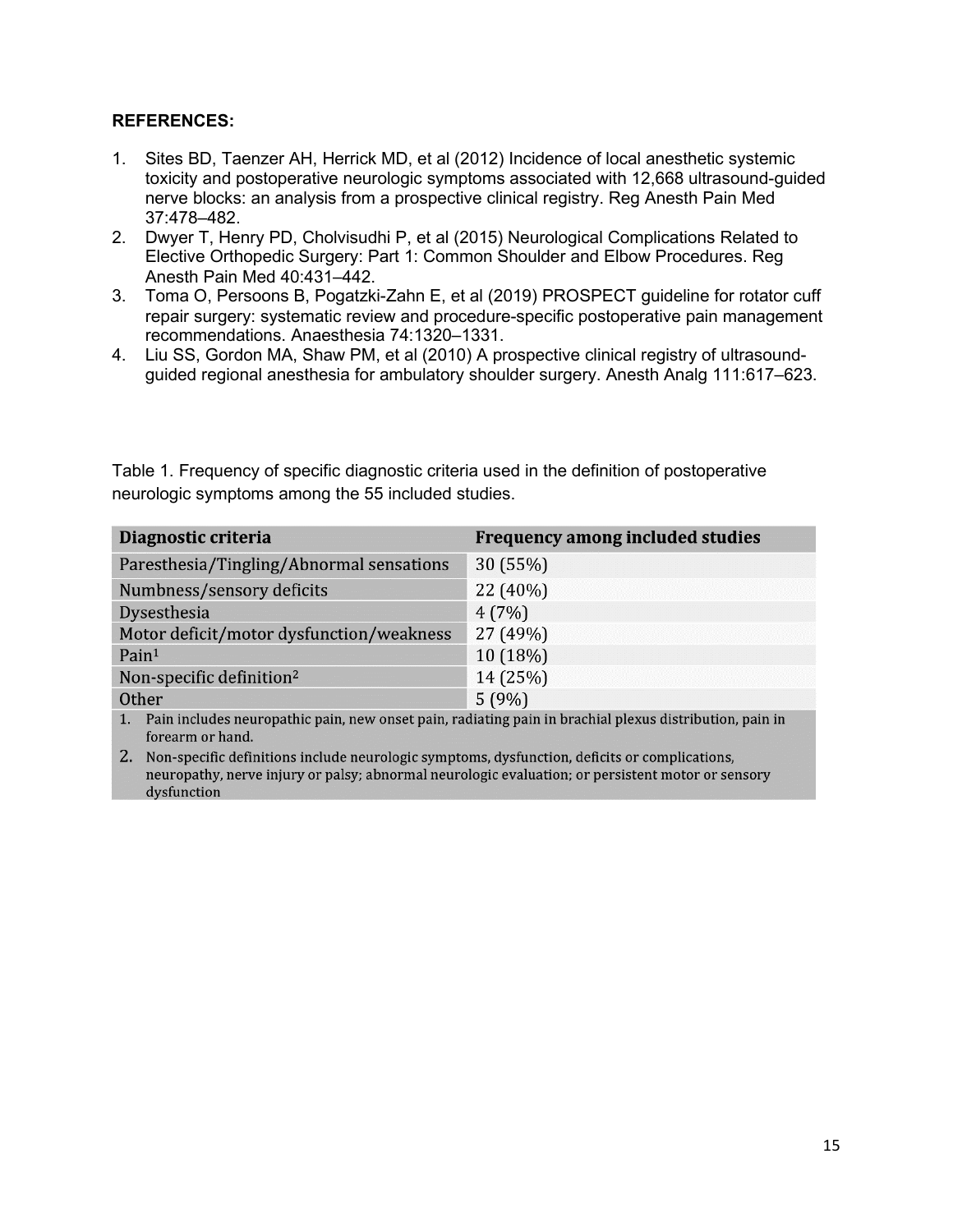#### <span id="page-15-0"></span>**Video Conferencing as a Tool for Improving Access to Regional Anesthesia in a Remote Community Hospital**

Justine Denomme $^1$ , Kirk McCarroll $^2$ , Chris Prabhakar $^1$ , Steve Petrar $^1$ 

1 Department of Anesthesia, St Paul's Hospital, Vancouver, British Columbia, Canada. 2 Department of Anesthesia, Queen Victoria Hospital, Revelsoke, British Columbia, Canada.

**Introduction:** The COVID-19 pandemic has led to an increase in the amount of video conferencing and telemedicine practiced worldwide. User-friendly applications for video conferencing have facilitated the implementation of telemedicine in anesthesia in areas such as remote obstetric anesthesia and trauma care at remote centres<sup>1,2</sup>. With this easily accessible technology, we present a novel strategy for providing real-time mentoring for the performance of regional anesthesia in a community hospital 569km away from the nearest centre with an advanced regional anesthesia program.

**Case Presentation:** Patient consent was obtained for publication of this case. As this case report is devoid of patient identifiable information, it is exempt from REB review requirements.

Family practice anesthetists (FPAs) approached our regional anesthesia group for support in performing adductor canal blocks for knee surgery. The FPA group already had some experience with the technique, but felt that real-time expert feedback would be helpful to refine their approach. A webinar was organized and given by the regional anesthesia fellow and a staff specialist in regional anesthesia prior to block performance. The session included a review of relevant anatomy and sonoanatomy, details regarding how to safely perform the block, videos demonstrating appropriate technique, and provided opportunity for questions and discussion.

Subsequently, a video conferencing session was arranged to provide guidance from the regional anesthesia specialists during performance of an adductor canal block. The remote site provided real-time audio and visual feed of the room where the nerve block was performed, and could share the ultrasound images through the video conferencing platform. The FPA performing the block had assisted in adductor canal blocks previously, but this was the first she performed independently. The patient and the FPA performing the block were easily visualized with simultaneous, live video feed from the ultrasound machine in two different windows. As a result, advice could be provided in real-time regarding probe placement, needling technique, and identification of appropriate local anesthetic spread in the adductor canal and subsequent identification of the saphenous nerve.

**Discussion:** Through video conferencing and the ability to view ultrasound images, real-time mentoring facilitated the use of regional anesthesia in a remote community. This strategy has not yet been reported in the literature, although video conferencing in the context of simulation in regional anesthesia has been documented $^3$ . In a recent survey of anesthesiologists working at academic and community sites in southwestern Ontario, 72% of anesthesiologists reported they would like to receive additional training in the use of ultrasound and all respondents felt they would benefit from E-learning modules $^4$ . The use of video conferencing provides the opportunity not only for E-learning but also for feedback, which improves skill acquisition $^5$ . Through this technology, knowledge-sharing and mentorship could potentially facilitate learning and maintenance of competency in regional anesthesia, and improve perioperative care for